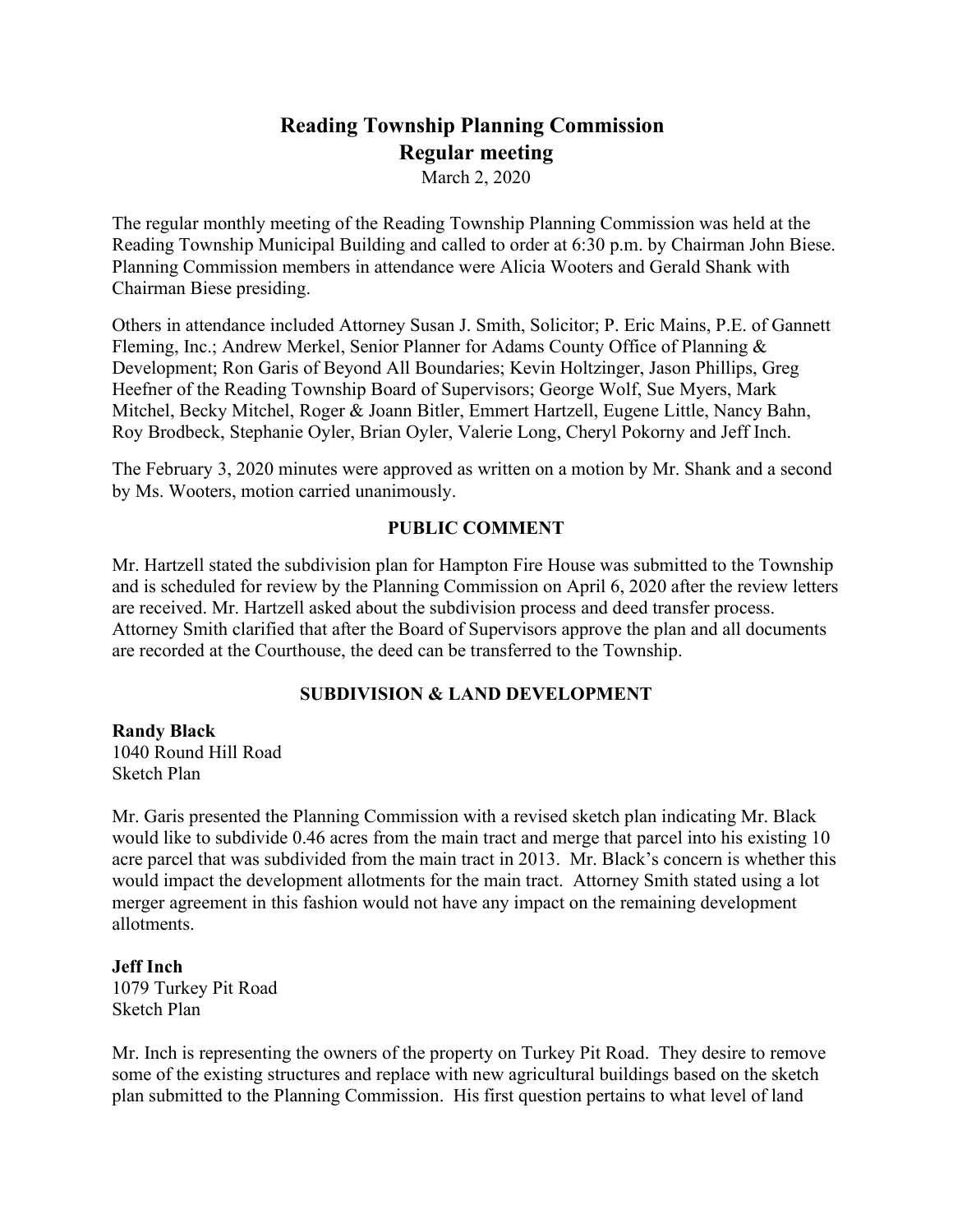development plan or permits would be required. Attorney Smith and Mr. Mains discussed the need to follow the requirements in the Land Development section of the Township Ordinance to determine the increase in square footage of the project after existing buildings are removed. His second question pertains to Storm Water Management. Attorney Smith and Mr. Mains clarified that this is separate from Land Development and he must follow the calculation worksheets supplied by the Township to determine what level of plan would be required and meet with Land & Sea Services to discuss the options. He will also need to determine soil types and slope of terrain which can be easily accessed from the internet. Chairman Biese also mentioned he will need to consider the power line that runs through the property and the set-back requirements.

# **Hampton Heights Phase 4 SALD #2019-03**

Lexington Land Developers Final Land Development Plan

The Planning Commission received a revised subdivision plan for Phase 4 in addition to a comment review letter from Mr. Mains dated February 25, 2020. Mr. Mains reviewed the outstanding concerns and answered questions.

The first discussion pertains to point #6 on the comment review letter and the modification requests. A Modification Request was received from Hampton Heights Phase 4 for a request to modify §22-306.A.13; §22-403.B §22-502.A and §22-503. These modifications were previously approved as part of the preliminary plan and the current request is to have them reapproved for Phase 4. After receiving input from Mr. Mains and Attorney Smith, a motion was made by Mr. Shank and a second by Ms. Wooters to recommend the Modification Request proceed to the Board of Supervisors for subsequent review and consideration for approval; motion carried unanimously.

A Sewage Facility Planning Module along with the guarantee of capacity letter from the Reading Township Municipal Authority was received for review. This pertains to point #2 of the comment review letter and Ordinance §22-306.A(10). On a motion by Mr. Shank and a second by Ms. Wooters, the Planning Commission has recommended the Sewage Facility Planning Module proceed to the Board of Supervisors for subsequent review and consideration for approval; motion carried unanimously.

After discussing the comments and receiving input from Mr. Mains, the Planning Commission established the following conditions as part of a recommendation for conditional approval:

- 1. §22-306.A(27) & (28) The plan must be signed prior to approval by the Township. All plans must have original signatures, seals, notarization and include a separate signature block for the Board of Supervisors to sign on each page to facilitate recordation of the Final Plan at the Adams County Courthouse.
- 2. §22-306 B(10) A Sewage Facilities Planning Module must be approved by the Department of Environmental Protection.
- 3. §22-309 Requires that an estimate of Public Improvements Surety be submitted to the Township Engineer for review and concurrence. It is the understanding that the developer intends to proceed as he has on other phases whereby he constructs the Public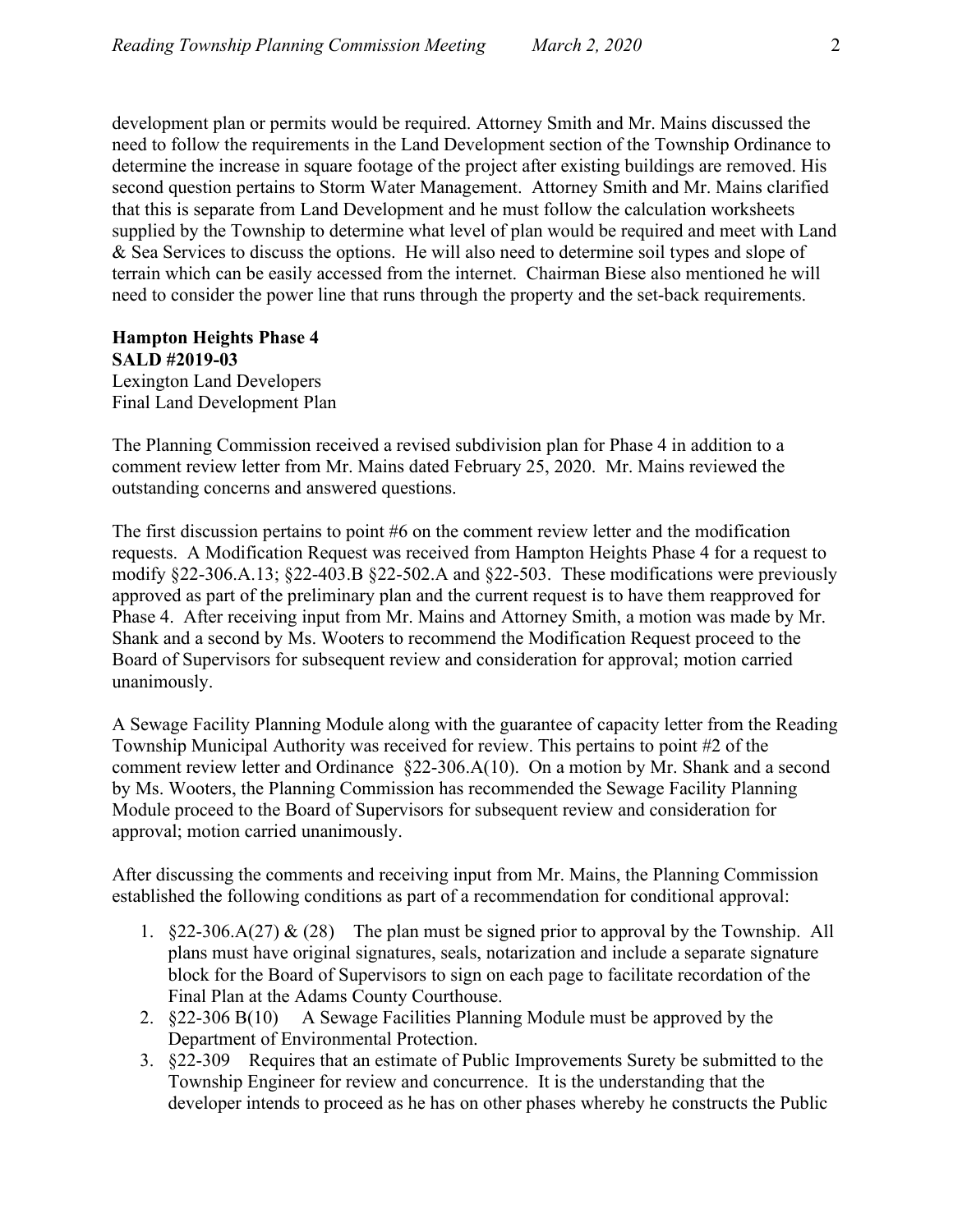Improvements initially and then bonds any residual work that he does not complete, prior to the conveyance of lots.

4. §22-306.B(4) Requires that a copy of the modified NPDES Permit for the Discharge of Stormwater from Construction Activities (as issued by the Adams County Conservation District on behalf of PA DEP) shall be submitted.

On a motion by Mr. Shank and a second by Ms. Wooters, the Planning Commission has recommended conditional approval of Subdivision and Land Development Plan #2019-03 for Hampton Heights Phase 4 with the condition all the above-mentioned points listed are resolved, and has recommended the final plan proceed to the Board of Supervisors for subsequent review and consideration for approval; motion carried unanimously.

Attorney Smith and Mr. Mains have requested a copy of the Homeowners Association document and a copy of the Developers Agreement from Phase III be sent to them for review prior to the Board of Supervisors meeting on March 16, 2020.

# **Lake Meade Municipal Authority**

Pump House Expansion

Chairman Biese mentioned that Lake Meade Municipal Authority is planning to reactivate well #3. The engineer for LMMA, William Hill, asked what type of Land Development plan would be required for an expansion of the pump house by an additional 500 square foot. Attorney Smith stated the non-agricultural threshold for such an expansion is 400 square foot and anything larger would require a land development plan. Chairman Biese will relay this information to Mr. Hill.

#### **ZONING HEARING**

There were no Zoning Hearing Board applications at this time.

# **MISCELLANEOUS**

# **Annual Planning Commission Report**

The Planning Commission received and reviewed the revised Annual Planning Commission Report to be presented to the Board of Supervisors which included listing the dates of the workshops. By consensus the Planning Commission approved the report, Chairman Biese signed the report and it will be submitted to the Board of Supervisors for review at their next scheduled meeting.

# **PUBLIC COMMENT**

Mr. Holtzinger asked for clarification on the street modification. Mr. Mains clarified the modification request is to permit a 28' wide street.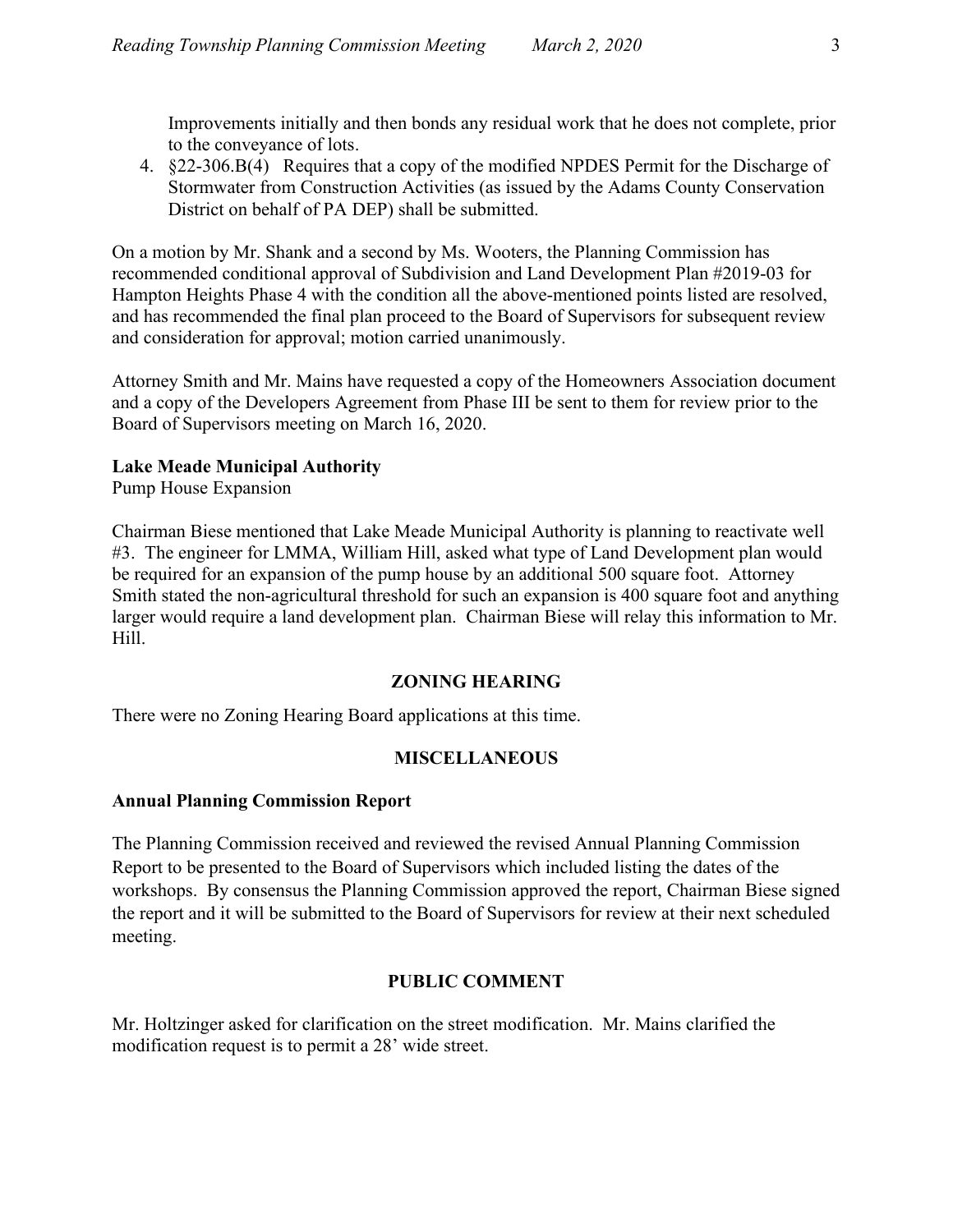Mr. Wilt introduced Karen Mathna as the Administrative Assistant who will transition into this office position by the beginning of April.

#### **BOARD OF SUPERVISORS AND PLANNING COMMISSION JOINT SESSION – PROPOSED REZONING**

The special meeting of the Reading Township Board of Supervisors conducted as a Joint Meeting with the Planning Commission on zoning matters was called to order at 7:15 p.m. Chairman Kevin Holtzinger, Greg Heefner and Jason Phillips were present.

Solicitor Susan Smith, Township Engineer Eric Mains and ACOPD Planner Andrew Merkel attended the meeting. In the absence of the Secretary, the Solicitor recorded the meeting and took notes for use in the preparation of the minutes.

The Planning Commission and Board of Supervisors received information on and discussed available zoning tools including an overlay zoning district, mixed use zoning district, mixed development use, form-based zoning, and performance standards, and the current Commercial-Industrial District.

The Planning Commission and Board also received information and counsel on the duty to provide for every lawful use and the use of a "savings clause" (use not provided for provision) in the Zoning Ordinance as a means to meet the duty and avoid a claim of exclusionary zoning.

Solicitor Smith informed the Board of its duty to provide for growth. Mr. Merkel stated that the amount of land area designated as growth area in the Joint Comprehensive Plan was sufficient to accommodate future growth. The Planning Commission and Board exchanged perspectives on the direction of growth in the Hampton area and along SR 94, 234 and 394.

Mr. Merkel provided information and answered questions regarding the Joint Comprehensive Plan, changed conditions since the preparation of the Joint Plan, and current Zoning Map. Mr. Merkel also provided information that State Routes 94, 194 and 394 are designated as "thoroughfares," and that SR 94 has been added to the National Highway System.

Mr. Merkel explained that the key question before the Township is where and how to provide for lawful non-residential uses, particularly industrial uses. He noted that the existence of infrastructure (roads, utilities) are factors for consideration in addressing the question of where to provide for non-residential uses. Solicitor Smith noted that the Township's determination of its land use policies was fundamental to the process.

Solicitor Smith expressed concern with the lack of requirements and standards for uses applied for under the "use not provided for" provision of the Zoning Ordinance, which permits such use as a special exception.

The Planning Commission and Board discussed proposed and possible uses of the Chesterfield property.